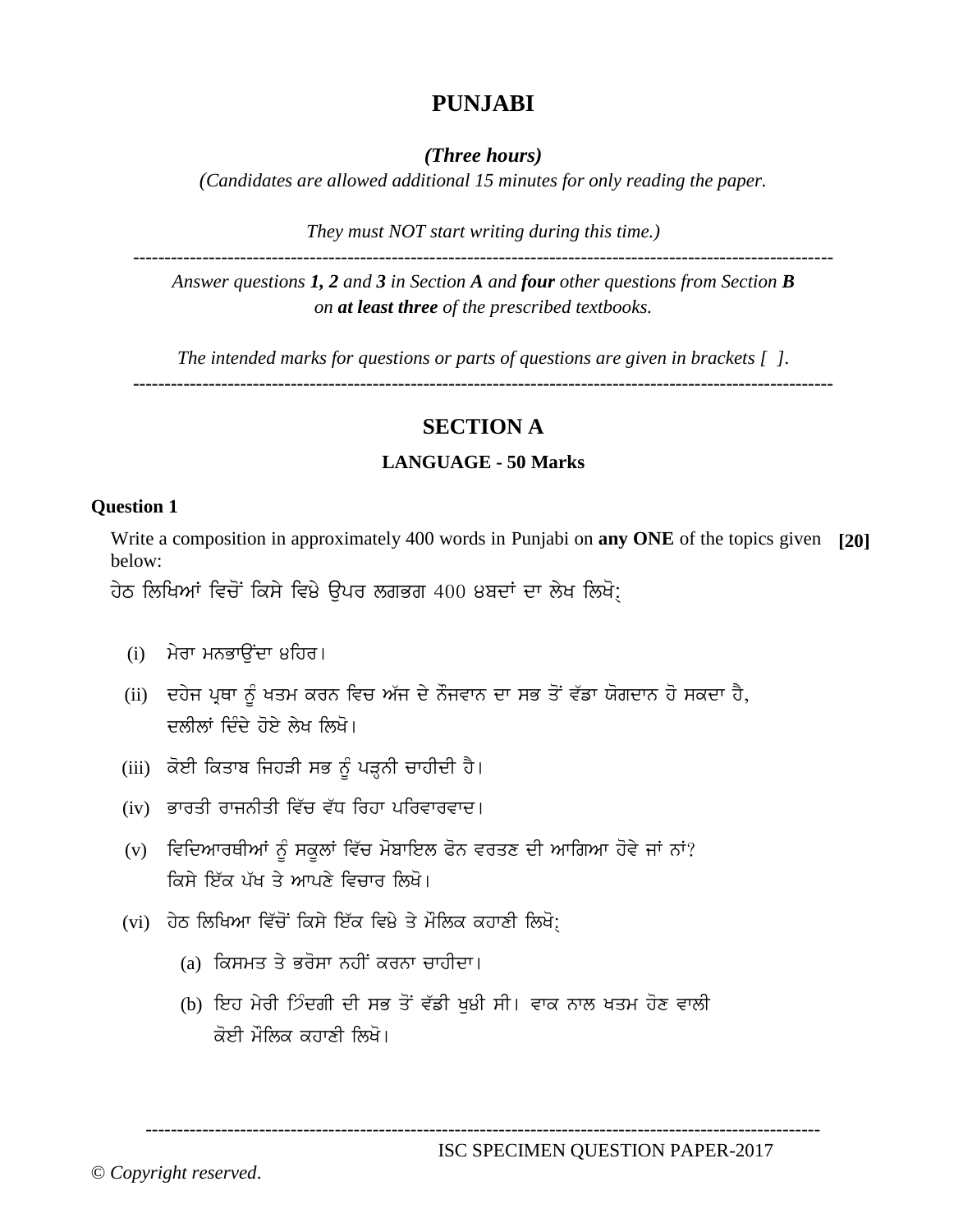#### **Ouestion 2**

Read the passage given below carefully and answer in Punjabi the questions that follow, using your own words:

ਹੇਠ ਲਿਖੀ ਲਿਖਤ ਪੜ੍ਹੋ ਅਤੇ ਇਸਦੇ ਅੰਤ ਵਿੱਚ ਦਿੱਤੇ ਪ੍ਰ੪ਨਾਂ ਦੇ ਉੱਤਰ ਪੰਜਾਬੀ ਵਿਚ ਲਿਖੋ, ਜਿਥੋ ਤੱਕ ਹੋ ਸਕੇ ਆਪਣੀ ੪ਬਦਾਵਲੀ ਦੀ ਵਰਤੋਂ ਕਰੋ।

ਮਨੁੱਖ ਦੇ ਨਕਾਰਾ ਆਲਸੀ ਜੀਵਨ ਨੇ ਅਤੇ ਇਸ ਦੀ ਸਦਾ ਚਰਦੇ ਰਹਿਣ ਵਾਲੀ ਰਚੀ ਨੇ ਇਸ ਸਥਿਤੀ ਨੂੰ ਸਗੋਂ ਹੋਰ ਵੀ ਗੰਭੀਰ ਬਣਾ ਛੱਡਿਆ ਹੈ। ਅਸਾਡੇ ਰਸਮ ਰਿਵਾਜ ਅਤੇ ਤਿੱਥਤਿਹਾਰ, ਭਾਵੇਂ ਇਹ ਜਨਮ ਨਾਲ ਜੜੇ ਹੋਏ ਹਨ ਤੇ ਭਾਵੇਂ ਮਰਨ ਨਾਲ, ਬਿਨਾਂ ਮਿੱਠੇਚਿਕਨੇ ਪੀਤੀ ਭੋਜਾਂ ਦੇ ਸਿਰੇ ਨਹੀਂ ਚੜਦੇ। ਵਿਆਹ ਸਮੇਂ ਤਾਂ ਖਾਣ ਪੀਣ ਤੋਂ ਬਿਨਾਂ ਦੂਜਾ ਕੋਈ ਹੋ੪ ਸਾਨੂੰ ਨਹੀਂ ਰਹਿੰਦਾ। ਫਿਰ ਤਿੰਨ ਵੱਡੇ ਭੋਜਨ ਅਸਾਡੀ ਸਭਨਾਂ ਦੀ ਨਿੱਤ ਦੀ ਕ੍ਰਿਆ ॥ਚ ੪ਾਮਲ ਹਨ ਅਤੇ ਇਸ ਕਿਆ ਨੂੰ ਸਮੇਂ ਬੱਧ ਪਰਾ ਕਰਨੋਂ ਅਸੀਂ ਨਹੀਂ ਖੁੰਝਦੇ।

ਸਰੀਰਾਂ ਅੰਦਰ, ਇਸ ਪ੍ਰਕਾਰ, ਚਰਬੀ ਦੇ ਭੰਡਾਰ ਉਸਰਦੇ ਰਹਿੰਦੇ ਹਨ ਅਤੇ ਅਸੀਂ ਮੋਟੇ ਹੰਦੇ ਰਹਿੰਦੇ ਹਾਂ। ਚਰਬੀ ਦੇ ਅੰਬਾਰਾਂ ਨੂੰ ਘੱਟ ਕਰਨ ਲਈ ਨੱਠਣਾਭੱਜਣਾ ਤਾਂ ਪਾਸੇ ਰਿਹਾ, ਅਸੀਂ ਤਾਂ ਤਰਨਾ ਵੀ ਤਰਕ ਕਰ ਛੱਡਿਆ ਹੈ। ਪੌੜੀਆਂ ਵੀ ਅਸੀਂ ਤਾਂ ਹੀ ਚੜ੍ਹਦੇ ਹਾਂ ਜੇਕਰ ਲਿਫਟ ਦਾ ਪ੍ਰਬੰਧ ਨਾ ਹੋਵੇ ਅਤੇ ਜਦ ਵੀ ਅਜਿਹਾ ਕਰਨਾ ਪੈਂਦਾ ਹੈ ਤਾਂ ਅਸਾਡਾ ਸਾਹ ਨਾਲ ਸਾਹ ਨਹੀਂ ਰਲਦਾ। ਹੱਥ ਨਾਲ ਕਝ ਕਰਨਾ ਅਸਾਡੇ ਲਈ ਨਮੋ੪ੀ ਬਣ ਗਿਆ ਹੈ ਅਤੇ ਸਾਈਕਲ ਤੇ ਸਵਾਰ ਹੋ ਕੇ ਬਾਹਰ ਜਾਂਦਿਆਂ ਅਸਾਂ ਨੂੰ ਸੰਗ ਆਉਂਦੀ ਹੈ। ਮੁ੪ੱਕਤ ਦੀ ਅਣਹੋਂਦ ਕਾਰਨ ਸਰੀਰ ਦੀਆਂ ਜੰਗਾਲੀਆਂ ਜਾ ਰਹੀਆਂ ਮਾਸਪੇ੪ੀਆਂ ਉਰਜਾ ਦਾ ਭਗਤਾਨ ਕਰਨ ਦੀ ਥਾਵੇਂ, ਚੀਸਾਂ ਨਾਲ ਕਸਮਸਾਉਣ ਲੱਗਦੀਆਂ ਹਨ ਅਤੇ ਹੱਡੀਆਂ ਦੇ ਜੋੜ ਕੰਮ ਕਰਨੋਂ ਰਹਿ ਜਾਂਦੇ ਹਨ। ਉਧਰ ਖਾਣ ॥ਚ ਸੰਜਮਸੰਕੋਚ ਨਾ ਵਰਤਨ ਕਰਕੇ ਇਹ ਸਥਿਤੀ ਹੋਰ ਵੀ ਗੰਭੀਰ ਬਣ ਜਾਂਦੀ ਹੈ ਅਤੇ ਪਹਿਲਾਂ ਤੋਂ ਹੀ ਨਿਢਾਲ ਹੋਇਆ ਸਰੀਰ. ਮੋਟਾ ਹੋ ਕੇ. ਹਿੱਲਣਜਲਣ ਦੇ ਯੋਗ ਨਹੀਂ<sup>:</sup> ਰਹਿੰਦਾ।

ਖਾਣਪੀਣ ॥ਚ ਅਸੀਂ ਇਸ ਲਈ ਵੀ ਸਬਰਸੰਤੋਖ ਤੋਂ ਕੰਮ ਨਹੀਂ ਲੈਂਦੇ ਕਿਉਂਕਿ ਸਾਨੂੰ ਵਹਿਮ ਹੈ ਕਿ ਸਰੀਰ ਨੂੰ ਉਸੇ ਤੋਂ ੪ਕਤੀ ਮਿਲਦੀ ਹੈ ਜੋ ਅਸੀਂ ਨਿੱਤ ਖਾਂਦੇ ਹਾਂ। ਭੋਜਨ ਨੂੰ ਅਸੀਂ ਅਜਿਹਾ ਬਾਲਣ ਸਮਝਦੇ ਹਾਂ, ਜਿਸ ਨੂੰ ਜਦ ਵੀ ਸਰੀਰ ਦੀ ਭੱਠੀ ॥ਚ ਝੋਕ ਦਿੱਤਾ ਜਾਂਦਾ ਹੈ ਤਾਂ ਇਹ ਝੱਟ ਬਲ ਕੇ ੪ਕਤੀ ਬਣ ਜਾਦਾ ਹੈ। ਜੀਵਨ ਨਾਲ ਜੜੀ ਹੋਈ ਕੋਈ ਪੁਸਥਿਤੀ ਵੀ ਇੰਨੀ ਸਰਲ ਨਹੀਂ ਹੰਦੀ ਅਤੇ ਮਨੱਖ ਦੇ ਸਬੰਧ ॥ਚ ਤਾਂ ਕਦਾਚਿਤ ਨਹੀਂ। ਮਨੱਖ ਦੇ ਸਰੀਰ ਅੰਦਰ ਜੀਵਨ ਨਾਲ ਜੁੜੀਆਂ ਪ੍ਰਕਿਰਿਆਵਾਂ ਤਾਂ ਹੋਰ ਵੀ ਉਲਝਵੀਆਂ ਹਨ।

ਇਹ ਸਪੱ੪ਟ ਹੈ ਕਿ ਵਿਅਕਤੀ ਜੇਕਰ ਮੋਟਾ ਹੈ ਤਾਂ ਇਸ ਲਈ, ਕਿਉਂਕਿ ਉਸ ਨੇ ਉਚਿਤ ਜੀਵਨਢੰਗ ਨਹੀਂ ਅਪਣਾਇਆ ਹੋਇਆ। ਨਿਰੋਲ ਮੁਟਾਪੇ ਕਾਰਨ ਹੀ ਮਨੁੱਖ ਦੇ ਰੋਗਾਂ ਦੀ ਸੂਚੀ ਲੰਮੀ ਹੁੰਦੀ ਜਾ ਰਹੀ ਹੈ। ਮੁਟਾਪੇ ਦੇ ਪਹਿਲੇ ਹੱਲੇ ਹੀ ਸਰੀਰ ਅੰਦਰ ਇਨਸਲੀਨ ਥੜ੍ਹਨ ਲੱਗਦੀ ਹੈ ਅਤੇ ਤਦ ਲਹ ਅੰਦਰ ਰਚੇ ਭੋਜਨ ਦੀ ਉਚਿਤ ਸੰਭਾਲ ਨਹੀਂ ਹੰਦੀ।

ISC SPECIMEN QUESTION PAPER-2017

2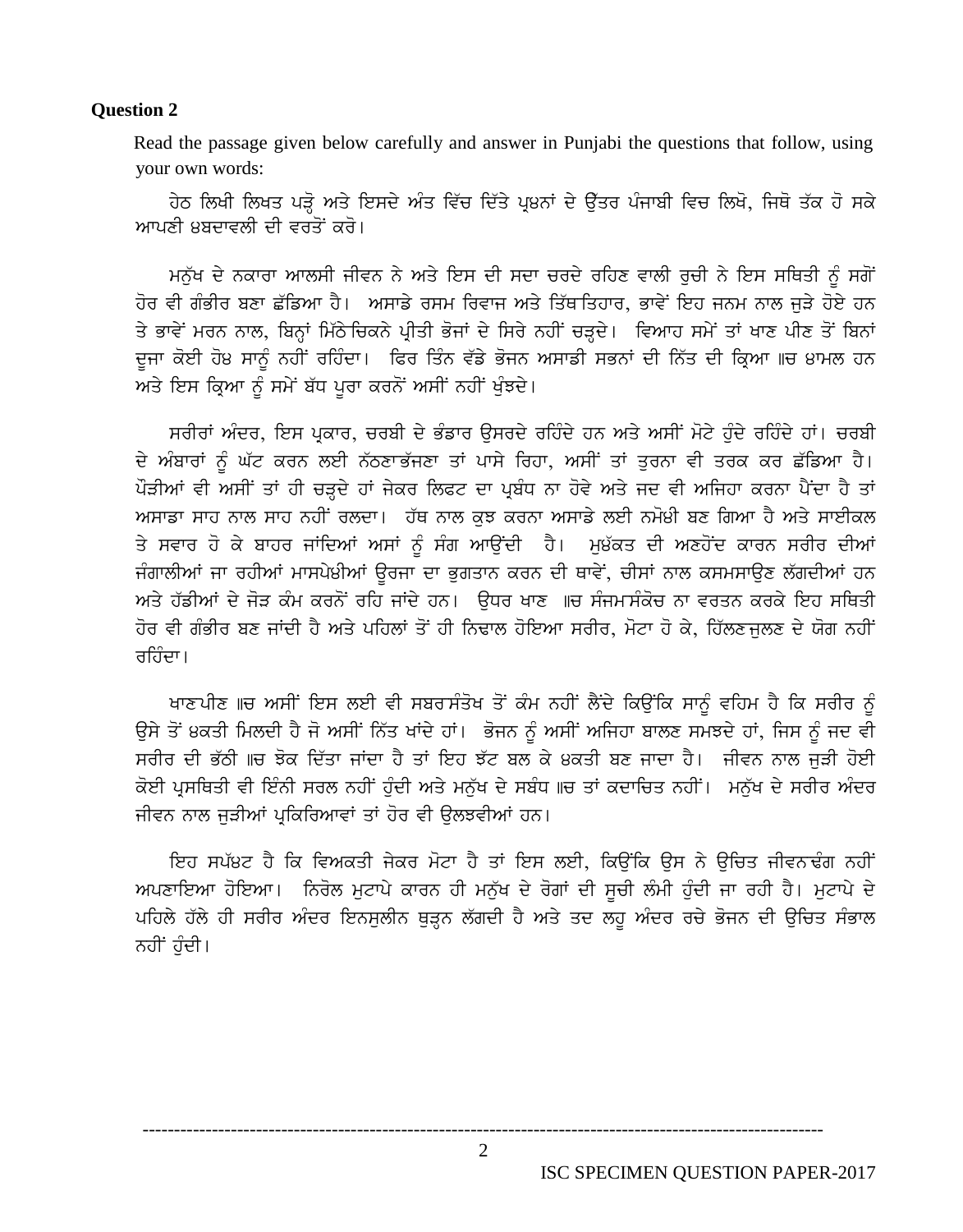| (i)                                       | ਲੇਖਕ ਖਾਣ ਦੀ ਰਚੀ ਬਾਰੇ ਕੀ ਕਹਿੰਦਾ ਹੈ?                                                                                                 | $[4]$ |
|-------------------------------------------|------------------------------------------------------------------------------------------------------------------------------------|-------|
| (ii)                                      | ਸਾਡੇ ਰਸਮ ਰਿਵਾਜ ਕਿਹੋ ਜਿਹੇ ਹਨ?                                                                                                       | $[4]$ |
| (iii)                                     | ਮੁਟਾਪੇ ਦਾ ਕੀ ਨੁਕਸਾਨ ਹੈ?                                                                                                            | $[4]$ |
| (iv)                                      | ਮਟਾਪੇ ਤੋਂ ਬਚਣ ਲਈ ਕੀ ਕਰਨਾ ਚਾਹੀਦਾ ਹੈ?                                                                                                | $[4]$ |
| (v)                                       | ਹੇਠ ਲਿਖੇ ੪ਬਦਾਂ ਦੇ ਅਰਥ ਲਿਖੋ:<br>ਉਸਰਨਾ, ਅੰਬਾਰ, ਮੁ੪ੱਕਤ, ਸੰਜਮ।                                                                         | $[4]$ |
| <b>Question 3</b>                         |                                                                                                                                    |       |
|                                           | (a) Correct the following sentences:                                                                                               | $[5]$ |
| ਹੇਠ ਲਿਖੇ ਵਾਕਾਂ ਵਿਚੋਂ ਚਾਰ ੪ੁੱਧ ਕਰਕੇ ਲਿਖੋਂ। |                                                                                                                                    |       |
| (i)                                       | ਆਟਾ ਖਾ ਗਈ ਕੁੱਤੀ ਸਰਫਾ ਕਰਕੇ ਸੁੱਤੀ                                                                                                    |       |
| (ii)                                      | ਤੋਤਾ ਟਾਹਣੀਆਂ ਤੇ ਬੈਠੇ ਮਿਰਚਾਂ ਖਾਂਦੇ ਹਨ।                                                                                              |       |
|                                           | $(iii)$ ਨੌਂ ਦੋ ਇੱਕੀ ਹੋਣਾ।                                                                                                          |       |
|                                           | (iv) ਬੀਤੇ ਸੋਮਵਾਰ ਰਾਮ ਦਿੱਲੀ ਜਾਵੇਗਾ।                                                                                                 |       |
|                                           | (v) ਸਾਨੂੰ ਸਦ ਸੱਚ ਬੁਲਣਾ ਚਾਹੀਦਾ ਹੈ।                                                                                                  |       |
|                                           | (b) Use the following idioms in sentences of your own to illustrate their meaning:<br>ਹੇਠ ਲਿਖੇ ਮੁਹਾਵਰਿਆਂ ਨੂੰ ਆਪਣੇ ਵਾਕਾਂ ਵਿਚ ਵਰਤੋਂ: | $[5]$ |
|                                           | $\sim$ $\sim$ $\sim$                                                                                                               |       |

- $(i)$  ਉੰਗਲਾਂ ਤੇ ਨਚਾਉਣਾ
- $(ii)$  ਅੱਖਾਂ ਵਿਚ ਰੜਕਣਾ
- $(iii)$  ਈਦ ਦਾ ਚੰਦ ਹੋਣਾ
- $(iv)$  ਆਈ ਚਲਾਈ ਕਰਨੀ
- (v) ਚਾਦਰ ਵੇਖਕੇ ਪੈਰ ਪਸਾਰਨੇ।

------------------------------------------------------------------------------------------------------------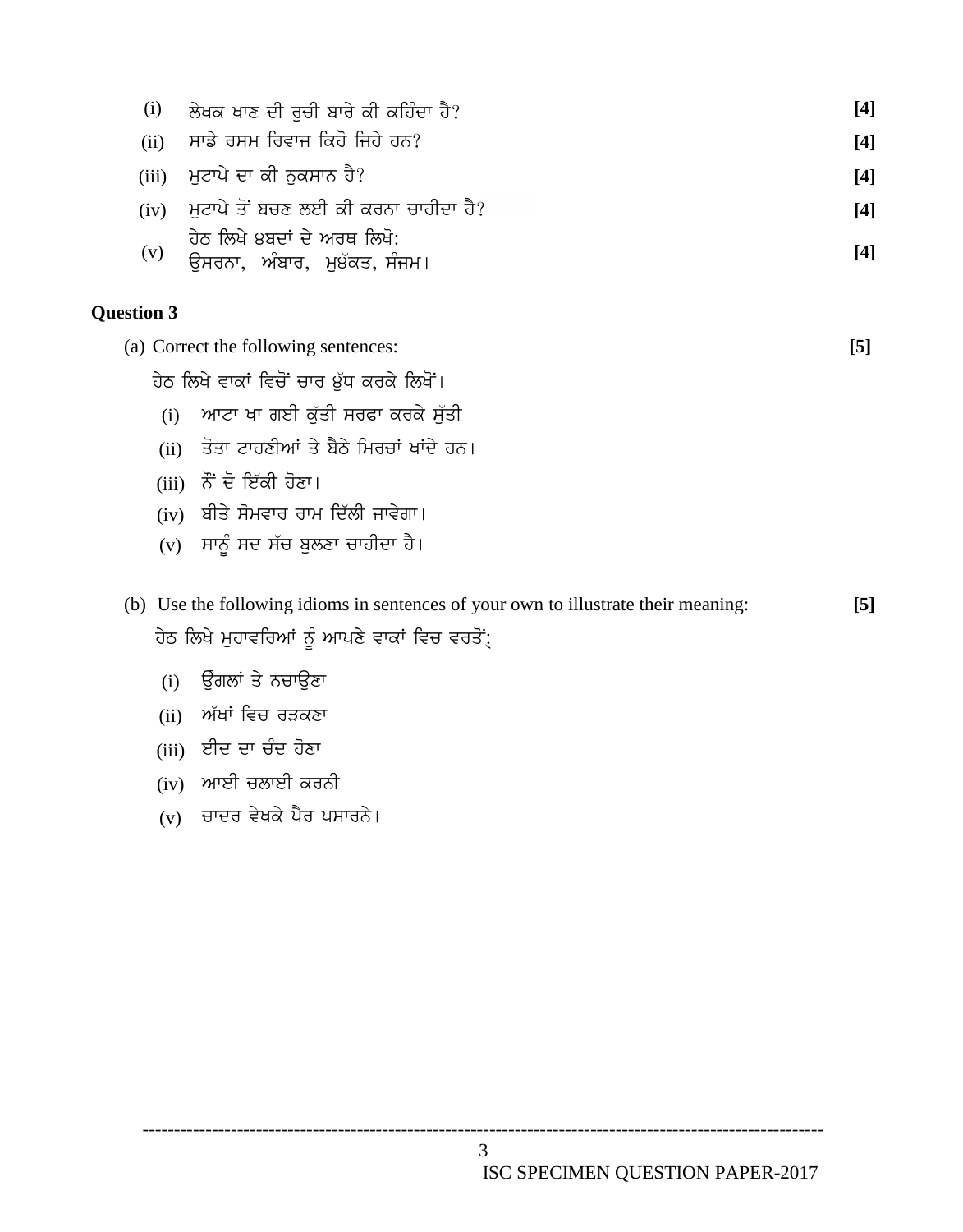# **SECTION B** PRESCRIBED TEXTBOOKS - 50 Marks

Answer four questions from this Section on at least three of the prescribed textbooks.

## ਕਥਾ ਸੰਗਮ (Katha Sangam)

## Question 4

ਹੇਠ ਲਿਖੀ ਲਿਖਤ ਪੜ੍ਹੋ ਤੇ ਪ੍ਰ8ਨਾਂ ਦੇ ਉਤਰ ਦਿਓ੍

ਖਾਲੀ ਛੰਨਾ ਬਚਨੋਂ ਵਲ ਕਰਦਿਆਂ ਉਹਨੇ ਹੁੰਗਾਰਾ ਦਿੱਤਾ, "ਸੌਣਾ ਕਿਹੜਾ ਮਿਲਦੈਂ ਸਹੁਰੇ ਨੀਂਦ ਭਰ ਕੇ ਦੇ ਰਾਤਾਂ ਹੋ ਗਈਆਂ ਇਸ ਤਰ੍ਹਾਂ" ਨੀਂਦ ਵਿਚ ਕੀਲਿਆ ਚੰਨਣ ਫੇਰ ਮੁੱਜੇ ਉਤੇ ਢੇਰੀ ਹੋ ਗਿਆ।

| (i)  | ਉਪਰੋਕਤ ਸਤਰਾਂ ਕਿਹੜੀ ਕਹਾਣੀ ਵਿਚੋਂ ਲਈਆਂ ਗਈਆਂ ਹਨ?                         | $[1\frac{1}{2}]$ |
|------|----------------------------------------------------------------------|------------------|
| (ii) | ਚਨੰਟ ਕੌਣ ਹੈ? ਤੁਸੀਂ ਉਸ ਬਾਰੇ ਕੀ ਜਾਣਦੇ ਹੋ?                              | [3]              |
|      | (iii) ਚੰਨੱਣ ਇਸ ਵਕਤ ਕਿਥੇ ਹੈ ਤੇ ਉਹ ਕੀ ਚਾਹੁੰਦਾ ਹੈ?                      | $[3]$            |
|      | (iv) ਲੇਖਕ ਮੱਧ ਵਰਗੀ ਕਿਸਾਨੀ ਜੀਵਨ ਦੀਆਂ ਸਮੱਸਿਆਵਾਂ ਨੂੰ ਕਿਵੇਂ ਪੇ8 ਕਰਦਾ ਹੈ? | [5]              |

## Question 5

ਗੋਈ (ਪ੍ਰੇਮ ਪ੍ਰਕਾਸ਼) ਕਹਾਣੀ ਕਿਸ ਵਿਸ਼ੇ ਨੂੰ ਲੈ ਕੇ ਲਿਖੀ ਗਈ ਹੈ ਇਸ ਕਹਾਣੀ ਦਾ ਸੈਖੇਪ ਸਾਰ ਲਿਖੋ?  $[12\frac{1}{2}]$ 

### Question 6

'ਲਗਾਤਾਰ ਵੱਧ ਰਹੀ ਵਸੋਂ ਤੋਂ ਮਨੁੱਖੀ ਲਾਪਰਵਾਹੀ' ਲੇਖ ਵਿੱਚ ਲੇਖਕ ਕਿਸ ਗੱਲ ਉਤੇ ਜੋਰ ਦਿੰਦਾ ਹੈ? ਅਤੇ ਕੁਦਰਤ [12½] ਸਬੰਧੀ ਉਸਦੇ ਵਿਚਾਰਾਂ ਨੂੰ ਸੰਖੇਪ ਵਿੱਚ ਲਿਖੋ।

## ਕਾਵਿਕਿਆਰੀ (Kav-Keyari)

### Question 7

ਹੇਠ ਦਿੱਤੀਆਂ ਸਤਰਾਂ ਨੂੰ ਪੜ੍ਹਕੇ ਦਿੱਤੇ ਪ8ਨਾਂ ਦੇ ਉੱਤਰ ਦਿਉ੍<br>"ਉਸ ਦੇਵ ਪੁਰੀ ਦਾ ਹਾਲ ਕਹੋ

ਟਕ ਗੋਲ ਸ ਗੰਗਾ ਚਾਮ ਲਈ

ਪਰ ਸਆਦ ਨਾ ਆਇਆ, ਸਿੱਟ ਦਈ

ਫਿਰ ਹੋਰ ਲਈ, ਟੱਕ ਸਿੱਟ ਦਈ"

- ਉਪਰੋਕਤ ਸਤਰਾਂ ਕਿਹੜੀ ਕਵਿਤਾ ਵਿਚੋਂ ਲਈਆਂ ਗਈਆਂ ਹਨ।  $(i)$
- ਗੰਗਾ ਰਾਮ ਸਬੰਧੀ ਤੁਸੀਂ ਕੀ ਜਾਣਦੇ ਹੋ?  $(ii)$

 $[1\frac{1}{2}]$  $\lceil 3 \rceil$ 

 $\overline{4}$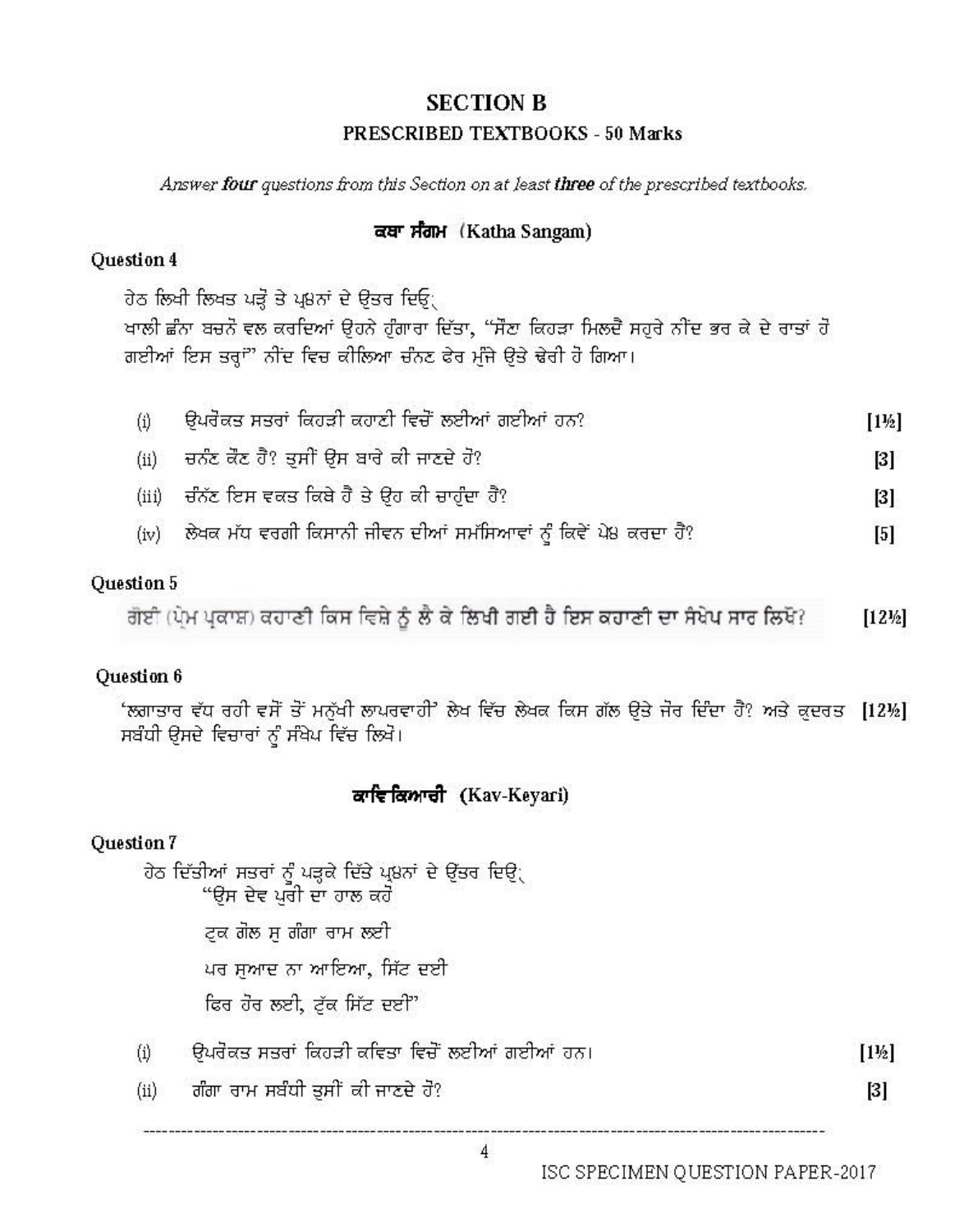- (iii) ਗੰਗਾ ਰਾਮ ਨੂੰ ਗੋਲਾਂ ਸੁਆਦ ਦਿਉਂ ਨਹੀਂ ਲਗਦੀਆਂ? ਕਿਹਾ ਕਿ ਇਹ ਸ਼ਾਮਲ **[3]**
- (iv) ਕਵੀ ਇਸ ਕਵਿਤਾ ਰਾਹੀਂ ਕੀ ਦੱਸਣਾ ਚਾਹੁੰਦਾ ਹੈ?

#### **Question 8**

'ਚੰਡੀ ਦੀ ਵਾਰ' ਕਿਸ ਪ੍ਰਤੀਕ ਨੂੰ ਲੈ ਕੇ ਲਿਖੀ ਗਈ ਹੈ? ਅਤੇ ਰਣ ਭੂਮੀ ਦਾ ਦ੍ਰਿ੪ ਆਪਣੇ ੪ਬਦਾਂ ਵਿਚ ਲਿਖੋ: [12½]

#### **Question 9**

ਮੋਹਨ ਸਿੰਘ ਦੀ ਕਵਿਤਾ 'ਤਾਜ ਮਹਲ' ਕਾ ਵਿ੪ਾ ਕੀ ਹੈ? ਅਤੇ ਕਵਿਤਾ ਦਾ ਸੰਖੇਪ ਸਾਰ ਆਪਣੇ ੪ਬਦਾਂ ਵਿੱਚ [12! ਲਿਖੋ? **[12½]** <sup>r</sup> ਵਿ੪ਾ ਕੀ ਹੈ? ਅਤੇ ਕਵਿਤਾ ਦਾ ਸੰਖੇਪ ਸਾਰ<br>**ਮੜ੍ਹੀ ਦਾ ਦੀਵਾ (Mari Da Diva)<br>ਦੋ ਕੈ ਉਸ ਸਿਓ।** 

#### **Question 10**

ਹੇਠ ਲਿਖੀ ਲਿਖਤ ਪੜੋ ਤੇ ਦਿਤੇ ਗਏ ਪ੍ਰ੪ਨਾਂ ਦੇ ਉਤਰ ਦਿਓ।

"ਨੰਦੀ ਕੀ ਦੱਸੇ ਕਿੰਨੀ ਵਾਰੀ ਉਸ ਇਸੇ ਗੱਲ ਪਿਛੇ ਝੂਠ ਬੋਲਿਆ ਸੀ, ਪਰ ਭਾਨੀ ਮਾਰ ਜੇ ਅਜਿਹੇ ਝੂਠ ਗੱਲ ਪਿਛੇ ਝੂਠ ਚੱਲਣ ਦਿੰਦੇ ਹੰਦੇ ਤਾਂ ਸਾਇਦ ਕਿਸੇ ਦਾ ਕੋਈ ਵੀ ਕਆਰਾ ਨਾ ਰਹਿੰਦਾ"।

| (i) | ਨੰਦੀ ਨੇ ਕਿਹੜੀ ਗੱਲ ਦਾ ਝੂਠ ਬੋਲਿਆ ਸੀ।          | $[1\frac{1}{2}]$  |
|-----|---------------------------------------------|-------------------|
|     | (ii)    ਉਸ ਨੂੰ ਅਜਿਹਾ ਝੂਠ ਕਿਉਂ ਬੋਲਣਾ ਪਿਆ।    | $\lceil 3 \rceil$ |
|     | (iii)    ਇਸ ਪਰਿਵਾਰ ਦੀ ਆਰਥਿਕ ਹਾਲਤ ਬਾਰੇ ਦੱਸੋ। | $\lceil 3 \rceil$ |
|     | (iv) ਨੰਦੀ ਦੇ ਸਭਾਅ ਬਾਰੇ ਦੱਸੋ?                | [5]               |

#### **Question 11**

ਜਗਸੀਰ ਦਾ ਪਾਤਰ ਚਿਤਰਨ ਕਰੋ ਅਤੇ ਭਾਨੋ ਦੇ ਸੁਭਾਅ ਨਾਲ ਉਸਦੀ ਤੁਲਨਾ ਕਰੋ

#### **Question 12**

ਨਾਵਲ ਦਾ ਸਿਰਲੇਖ ਕਿਥੋਂ ਤੱਕ ਸਾਰਥਕ ਹੈ ਅਤੇ ਨਾਵਲ ਵਿਚ ਦਲਿਤ ਪਰਿਵਾਰਾਂ ਨੂੰ ਕਿਵੇ ਪੇ੪ ਕੀਤਾ ਗਿਆ ਹੈ? **[12½]**

ISC SPECIMEN QUESTION PAPER-2017